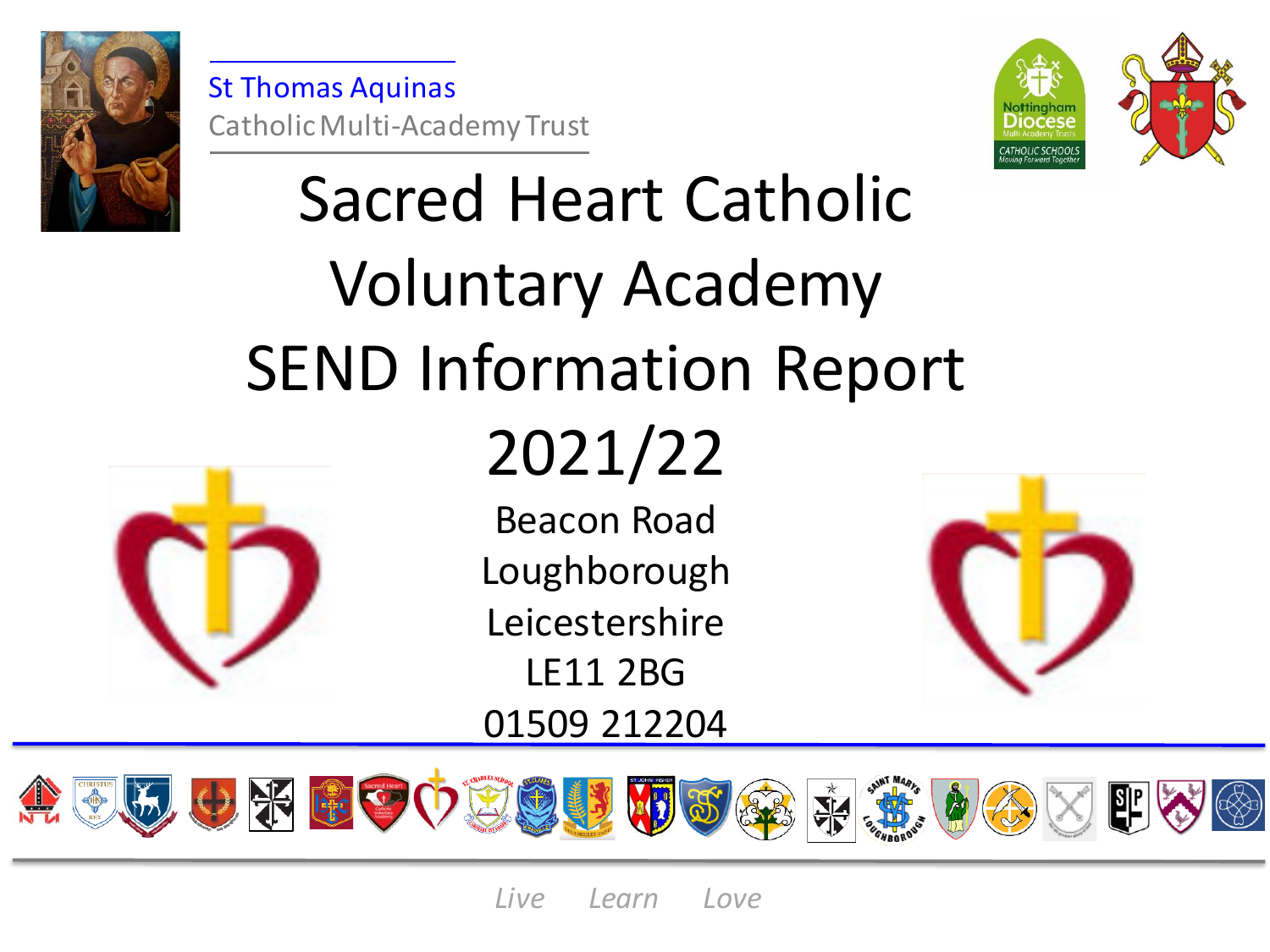

### What is in a SEND Information Report?



- the kinds of SEN that are provided for
- policies for identifying children and young people with SEN and assessing their needs
- arrangements for consulting parents of children with SEN and involving them in their child's education
- arrangements for consulting young people with SEN and involving them in their education
- arrangements for assessing and reviewing children and young people's progress towards outcomes.
- arrangements for supporting children and young people in moving between phases of education and in preparing for adulthood.
- the approach to teaching children and young people with SEN
- how adaptations are made to the curriculum and the learning environment of children and young people with SEN
- the expertise and training of staff to support children and young people with SEN
- evaluating the effectiveness of the provision made for children and young people with SEN
- how children and young people with SEN are enabled to engage in activities available with children and young people in the school who do not have SEN
- support for improving emotional and social development.
- how the school involves other bodies, including health and social care bodies, local authority support services and voluntary sector organisations
- arrangements for handling complaints from parents of children with SEN about the provision made at the school

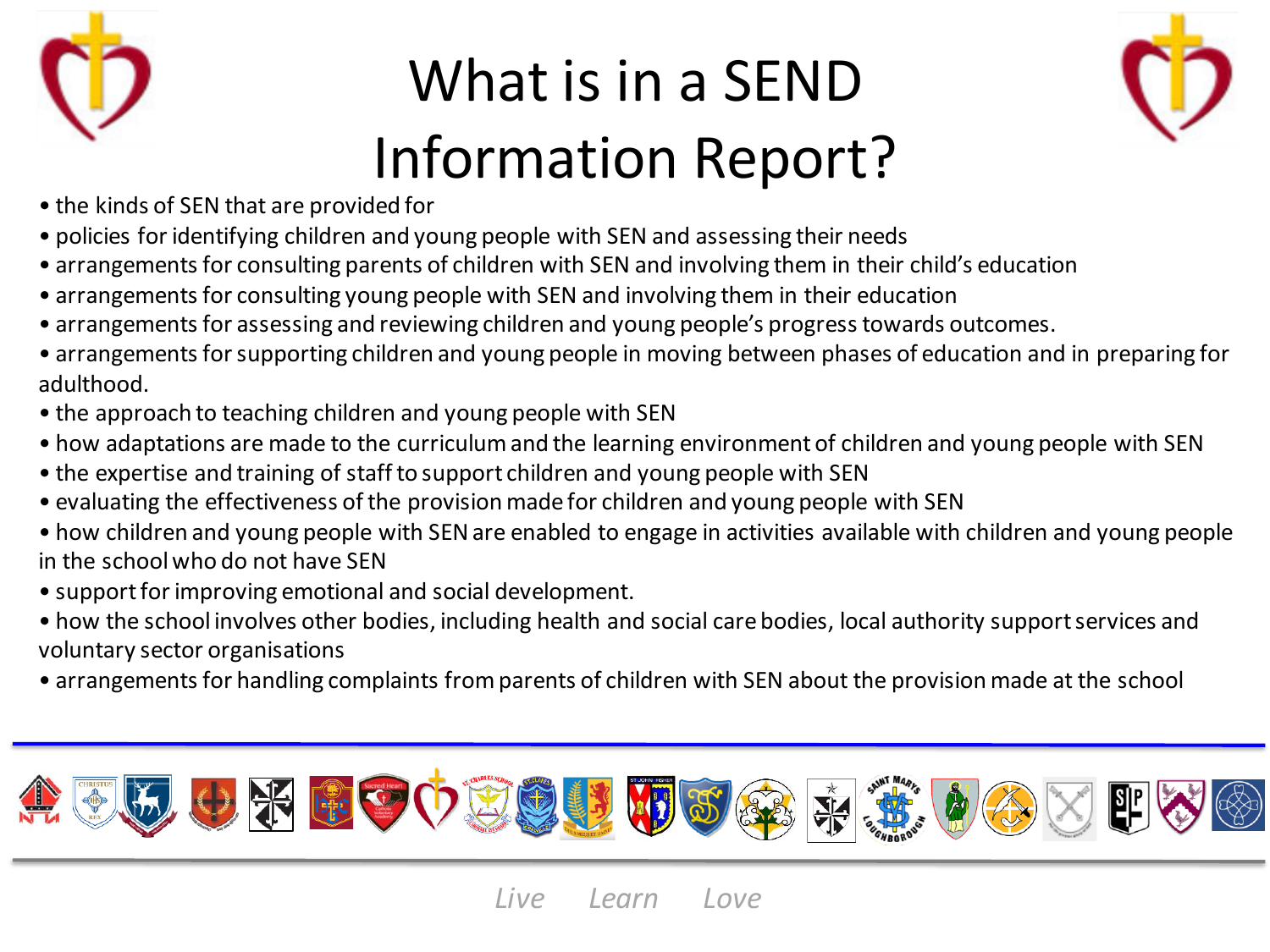



### The Leicestershire Local Offer

The Leicestershire Local Offer gives children and young people with special educational needs or disabilities (SEND) and their families information about help and services in Leicestershire.

The Local Offer brings together in one place information about health, education and social care for:

- children and young people from birth to 25 years old who have a special educational need or disability (SEND)
- parents and carers of children with SEND
- professionals working in health, care and education
- providers of services for children and young people

You can access The Leicestershire Local Offer at www.leics.gov.uk/local offer

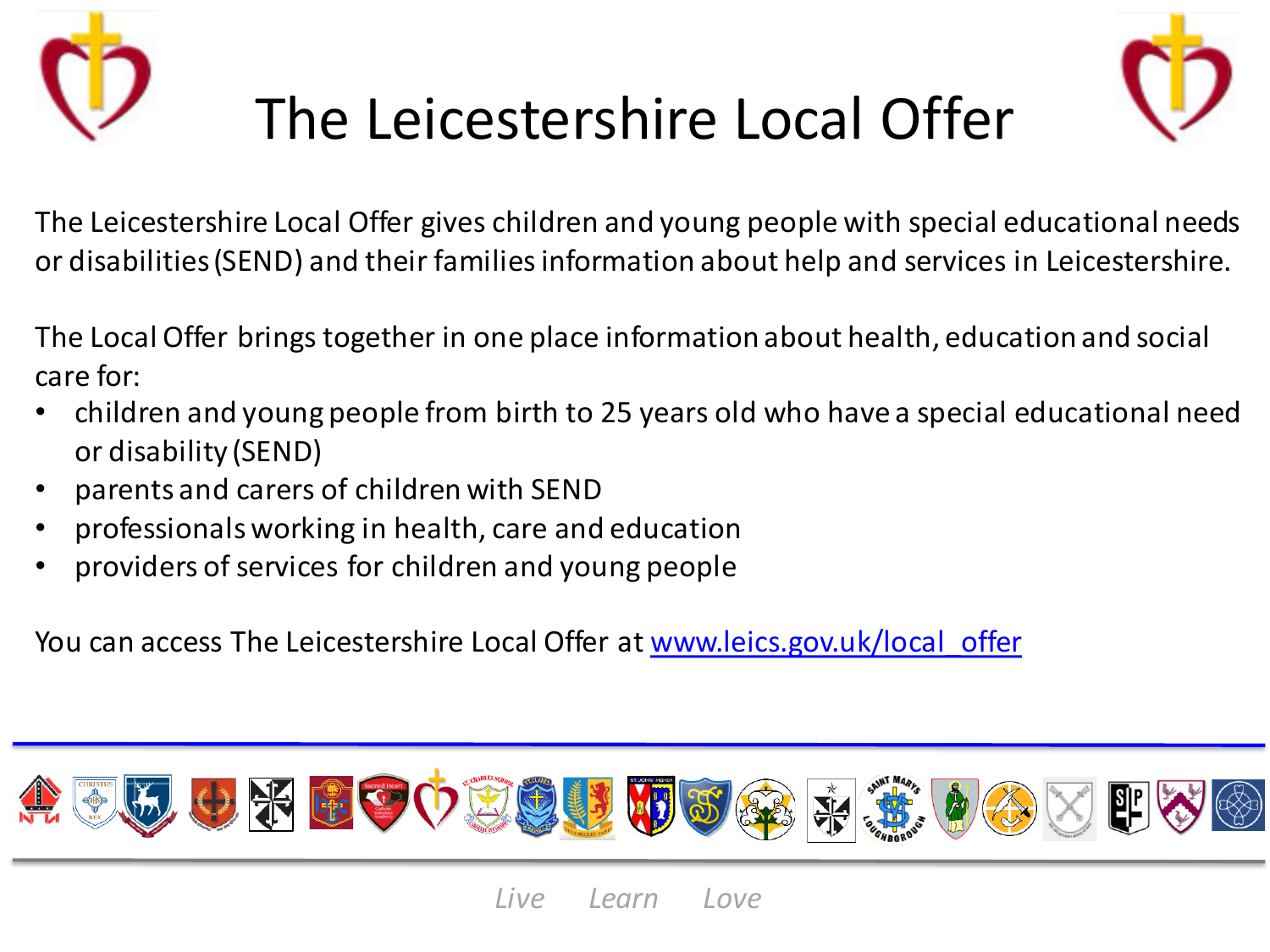

### About us…



Lisa Atkins - Head teacher: [lisaatkins@sacredheart.leics.sch.uk](mailto:latkins@sacredheart.leics.sch.uk) Philip Saxton – SENDCo: [psaxton@aquinas-cmat.org](mailto:psaxton@aquinas-cmat.org) Office: [office.school@sacredheart.leics.sch.uk](mailto:office.school@sacredheart.leics.sch.uk) Website: [http://www.sacredheartacademy.org.uk](http://www.sacredheartacademy.org.uk/) S. Boyd - Assistant Head

Age range 4 to 11 Inspection: Ofsted March 2020 (Good)

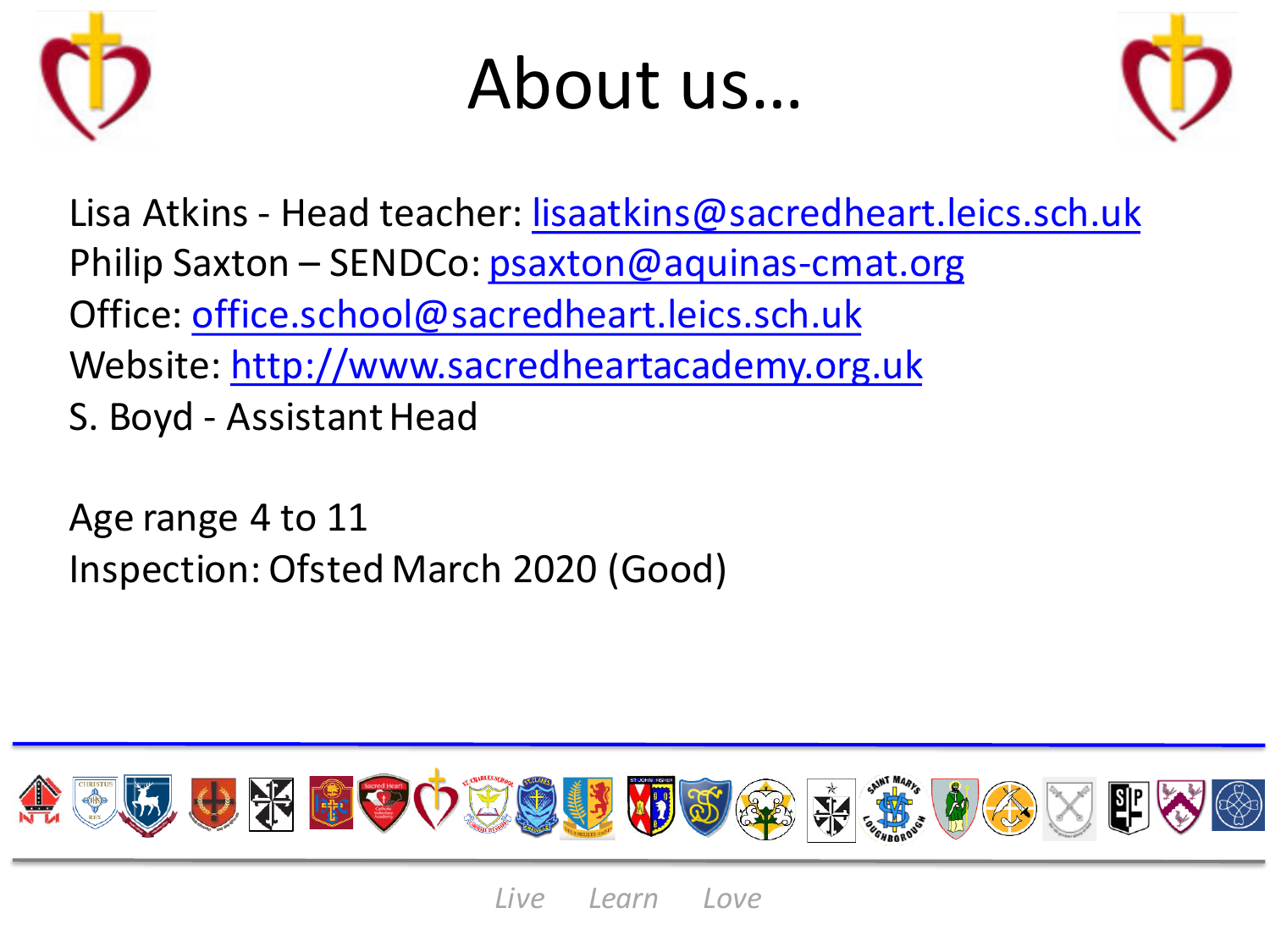

## The Inclusion Team



The inclusion team is a new and unique collaborative approach to supporting all learners. The aims of the team is to support teachers and teaching assistants with the support of all pupils including those with SEND. Mr Saxton leads the team with support from the SLT. The school's ELSA and Pupil Premium Lead are also involved.

Philip Saxton (SENDCo)

Mrs L Genco-Billington (ELSA) & Mrs F Keast (Pupil Premium Lead)

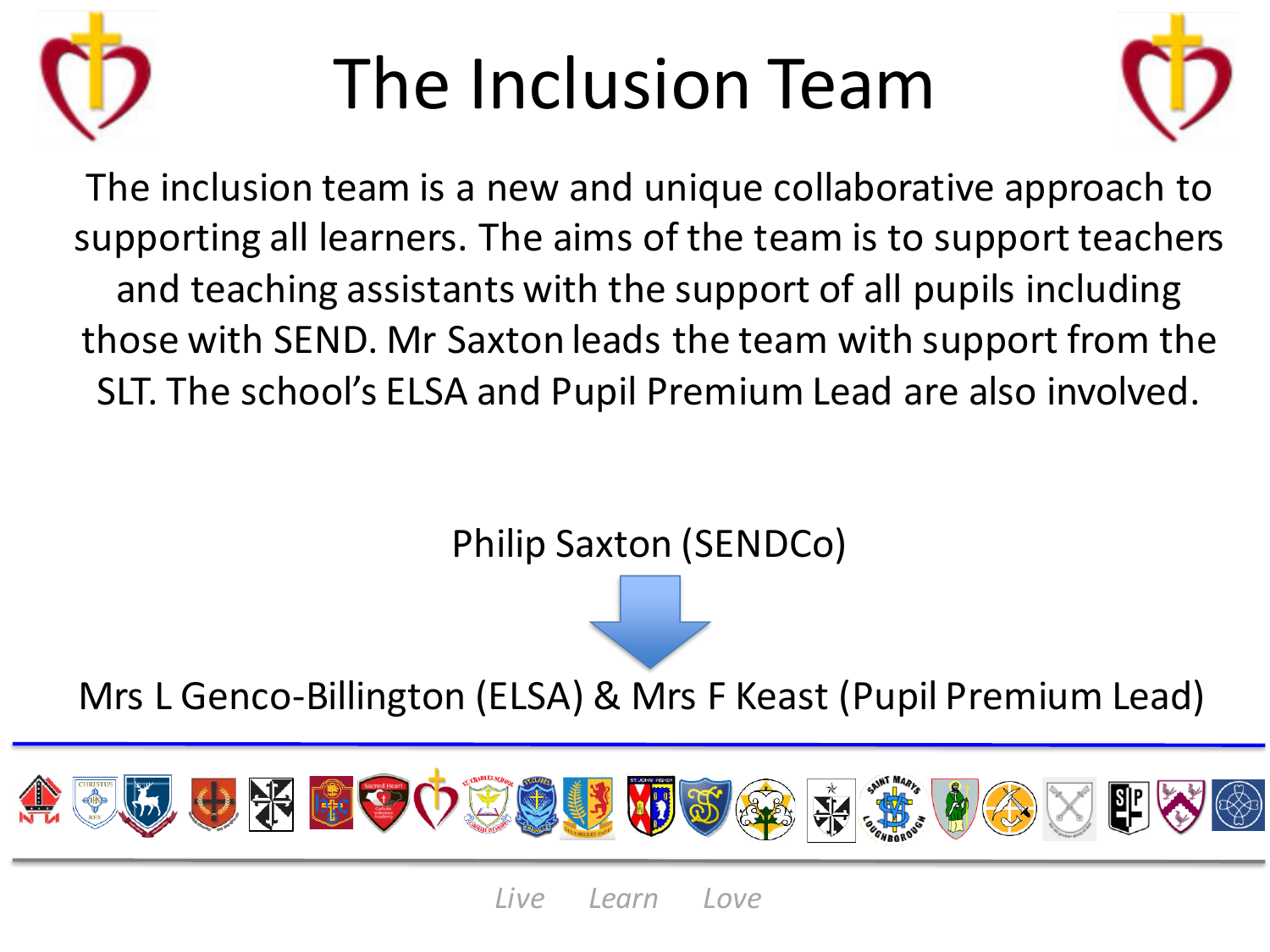

## Our SEND Intent



Our philosophy encapsulates valuing each child as an individual, as well as part of a wider community. Unlocking potential and facilitating personal progress is at the forefront of all that we do. We believe that if children's barriers to learning are broken down then they will be better prepared for future life and achieve greater progress in all areas. We share the Academy Trust's mission of shaping young people's lives to the highest possible standards.

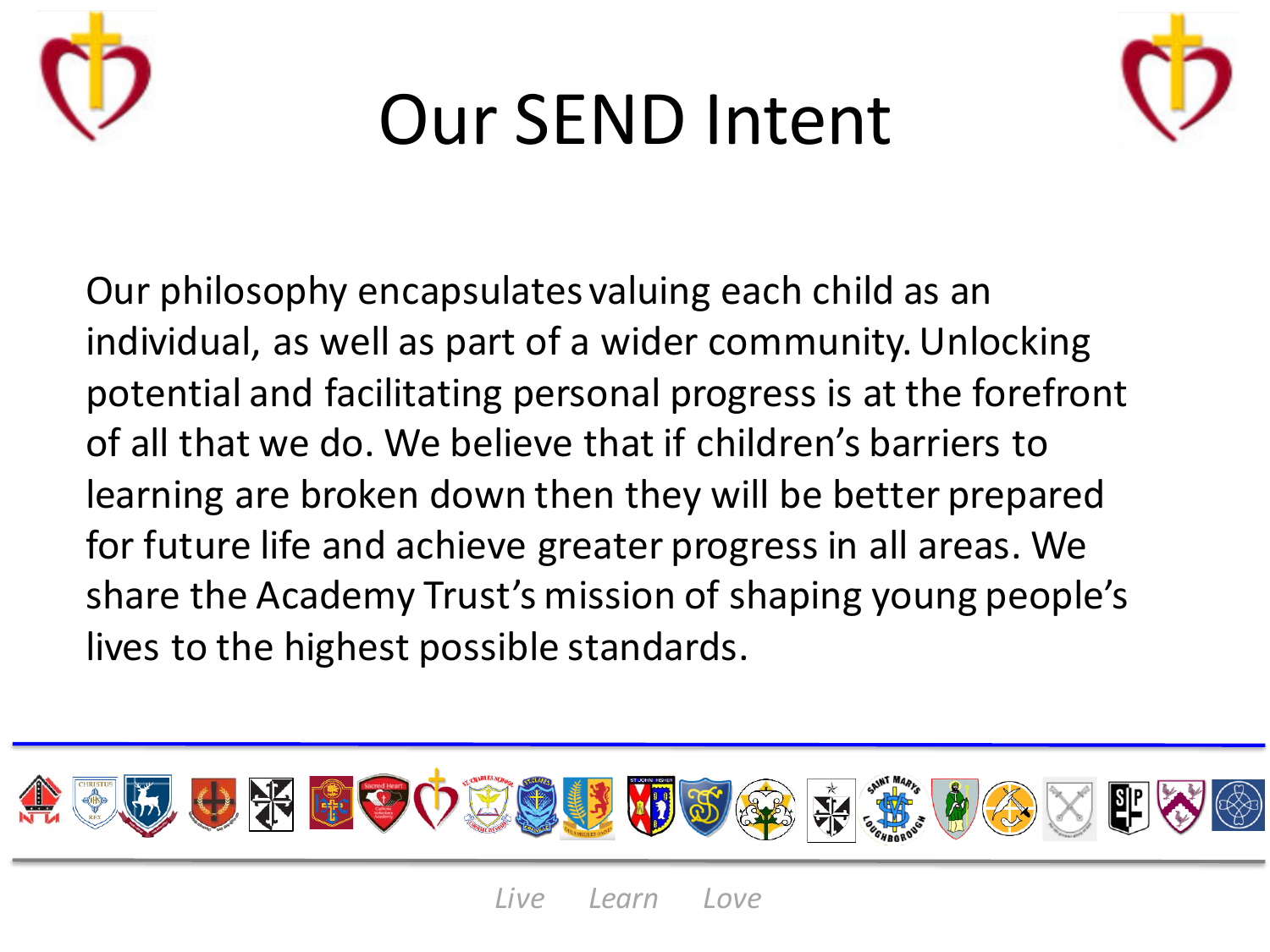



### SEND at Sacred Heart

Number of children in school - 203 Number of SEND pupils - 18 Number of pupils with EHCPs - 2 Number of Children with Top up finding (excluding EHCPs) - 0

We make provision for ALL children including those who have significant learning difficulties and/or disabilities. We support children with:

- Communication and Interaction (CI) e.g. Speech and language and autism
- Cognition & Learning (CL) e.g. Dyslexia, Dyscalculia, moderate learning difficulties.
- Social, Mental and Emotional Health (SMEH) e.g. Autism spectrum disorders
- Sensory and/or physical (SD) e.g. visual & Hearing impairment.

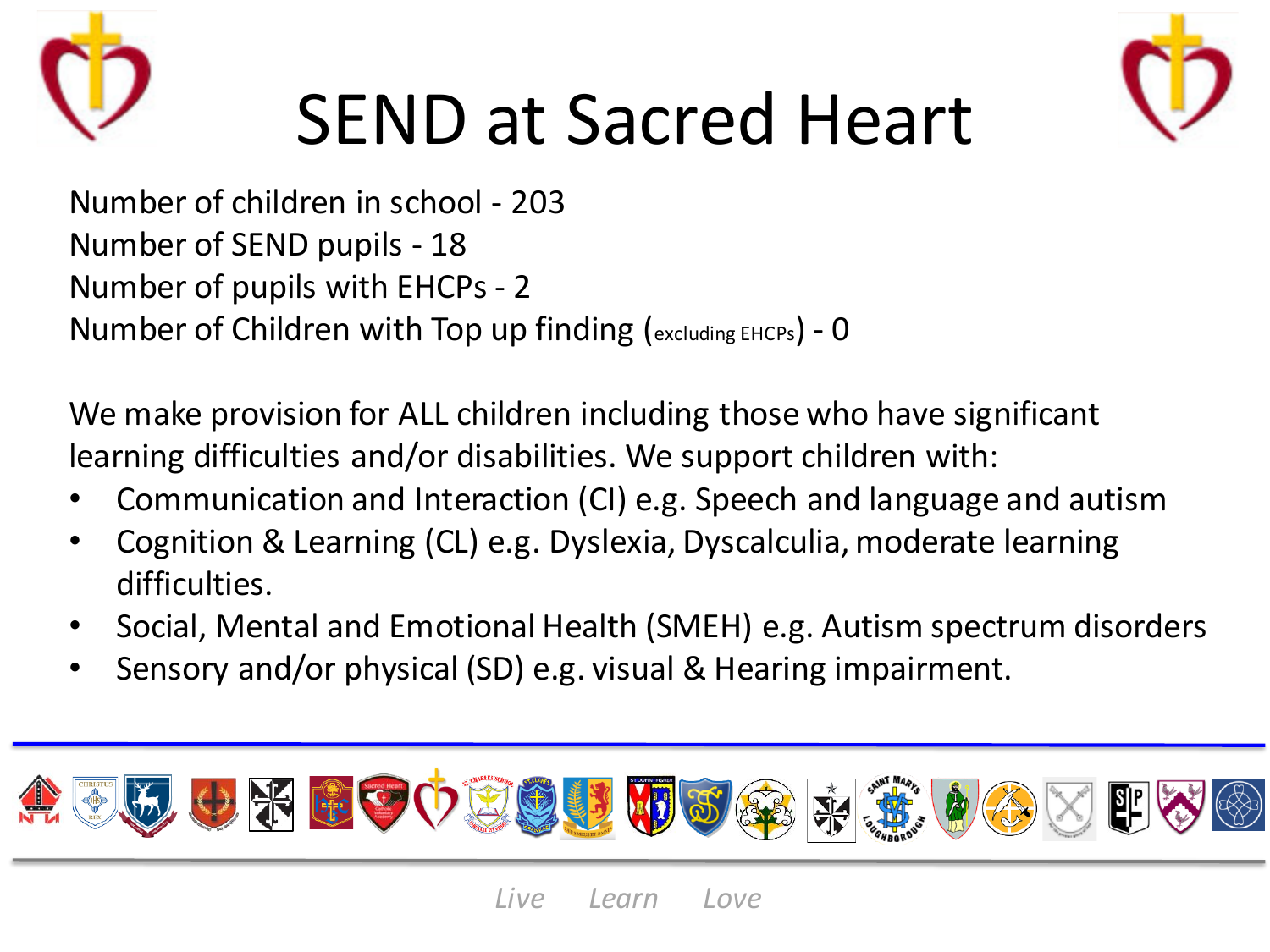





'Every Teacher is a Teacher of SEN'. Provision for children with SEND is a matter for the whole school. The governing body, the school's Head teacher, the SENCO and all other members of staff, particularly class teachers and teaching assistants, have important day– to–day responsibilities. All children in school should be getting this as a part of excellent classroom practice when needed. For your child this would mean:

- Teachers have the highest possible expectations for your child and all pupils in their class.
- Teaching is based on building on what your child already knows, can do and can understand.
- Different ways of teaching are in place so that your child is fully involved in learning.
- Specific strategies are in place to support your child to learn. Your child's teacher will have carefully checked on your child's progress and will have decided that your child has a gap in their understanding/learning and needs some extra support to help them make the best possible progress

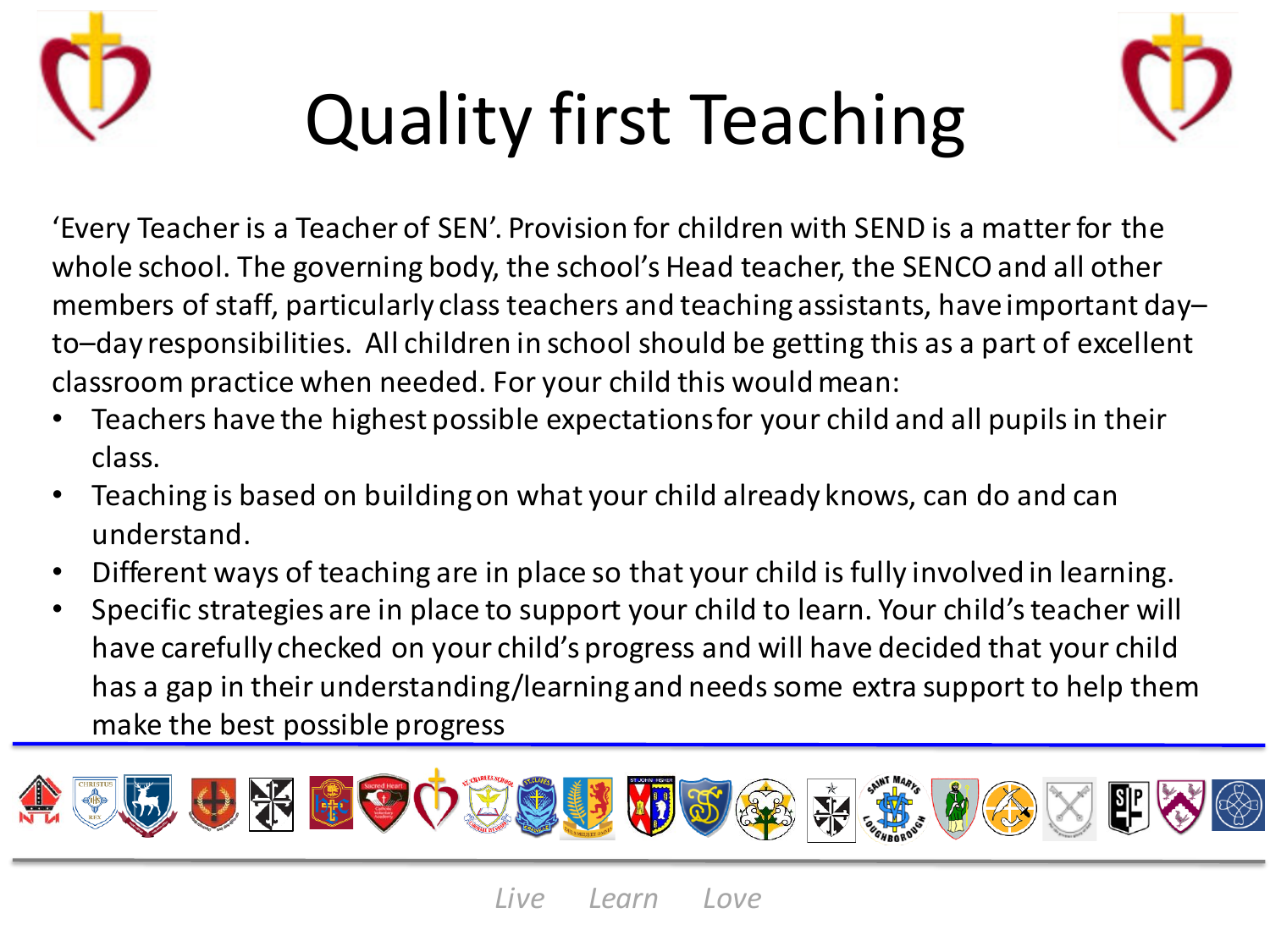

### What is SEND?



SEND stands for Special Educational Needs/Disabilities

Indicators of possible SENDs are…

- **Not similar to progress of peers** starting from baseline
- **Below** previous rate of progress
- Attainment gap remains **the same or widens** between them and their peers
- They **do not make adequate progress** despite appropriate interventions and adjustments and good quality personalised teaching.
- **Below expected rate of development** (physically and mentally).
- **A significant difference in learning styles.**
- When a **SpLD** may be present.

If it is agreed by teachers, parents and the SENDCo then a child will be placed on our School SEND Register.

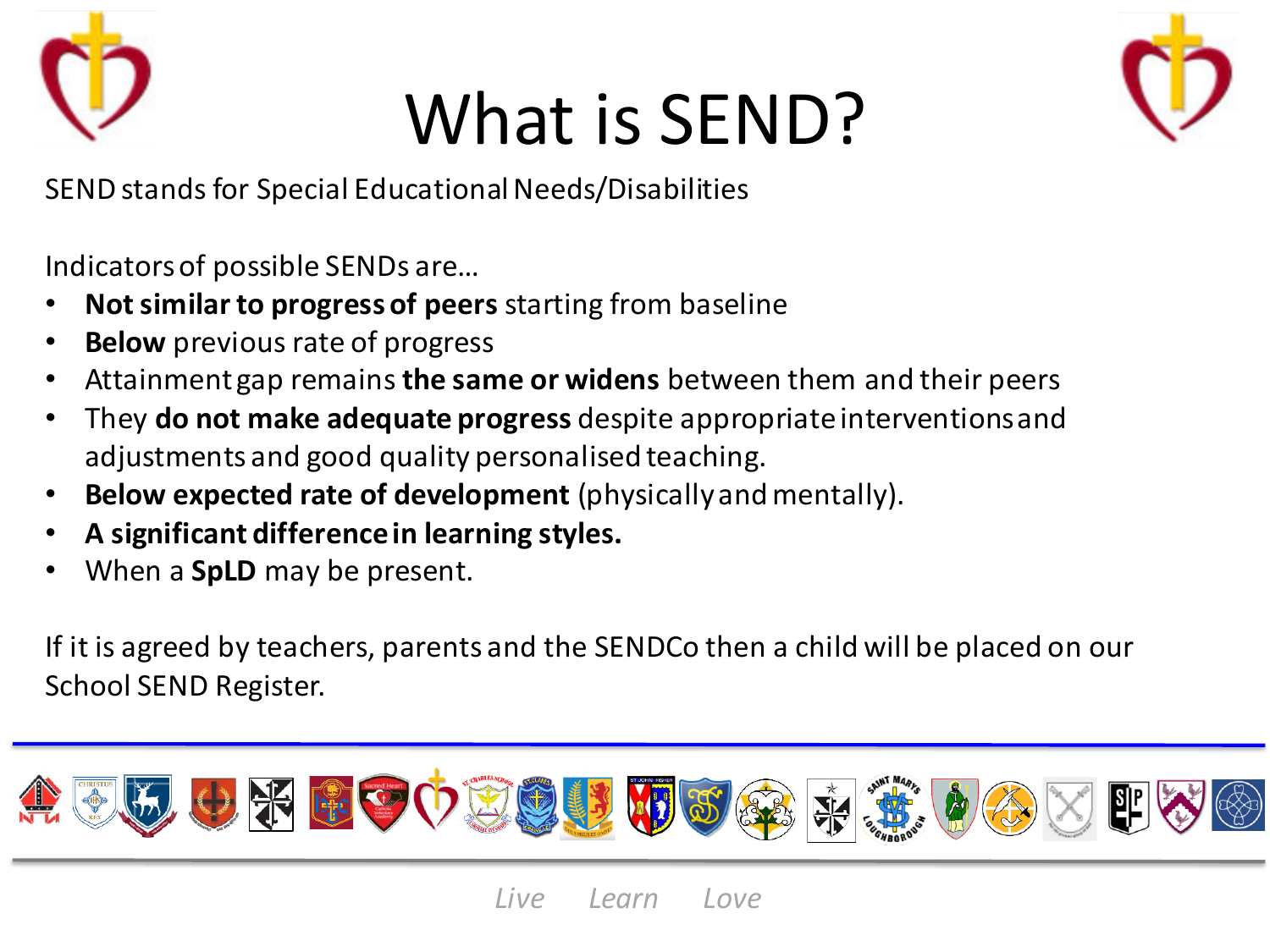



## Assessing and Identifying

- Staff, parents and carers work collaboratively to help guide the identification of SEND.
- Teachers begin 'Initial Concerns' documents when they have a concern about a pupil's progress.
- Teachers assess all pupils termly using Target Tracker (Year group Progression Steps).
- SENDCo along with the SLT identify groups who may require additional and/or different support.
- Children who have SEND are continuously tracked using the Assess, Plan, Do, Review. This tracking is based on personal targets.
- The school also uses other forms of assessment such as checklists, small step trackers, Boxall Profiles, assessments from other professionals and personal assessments linked to each individual.

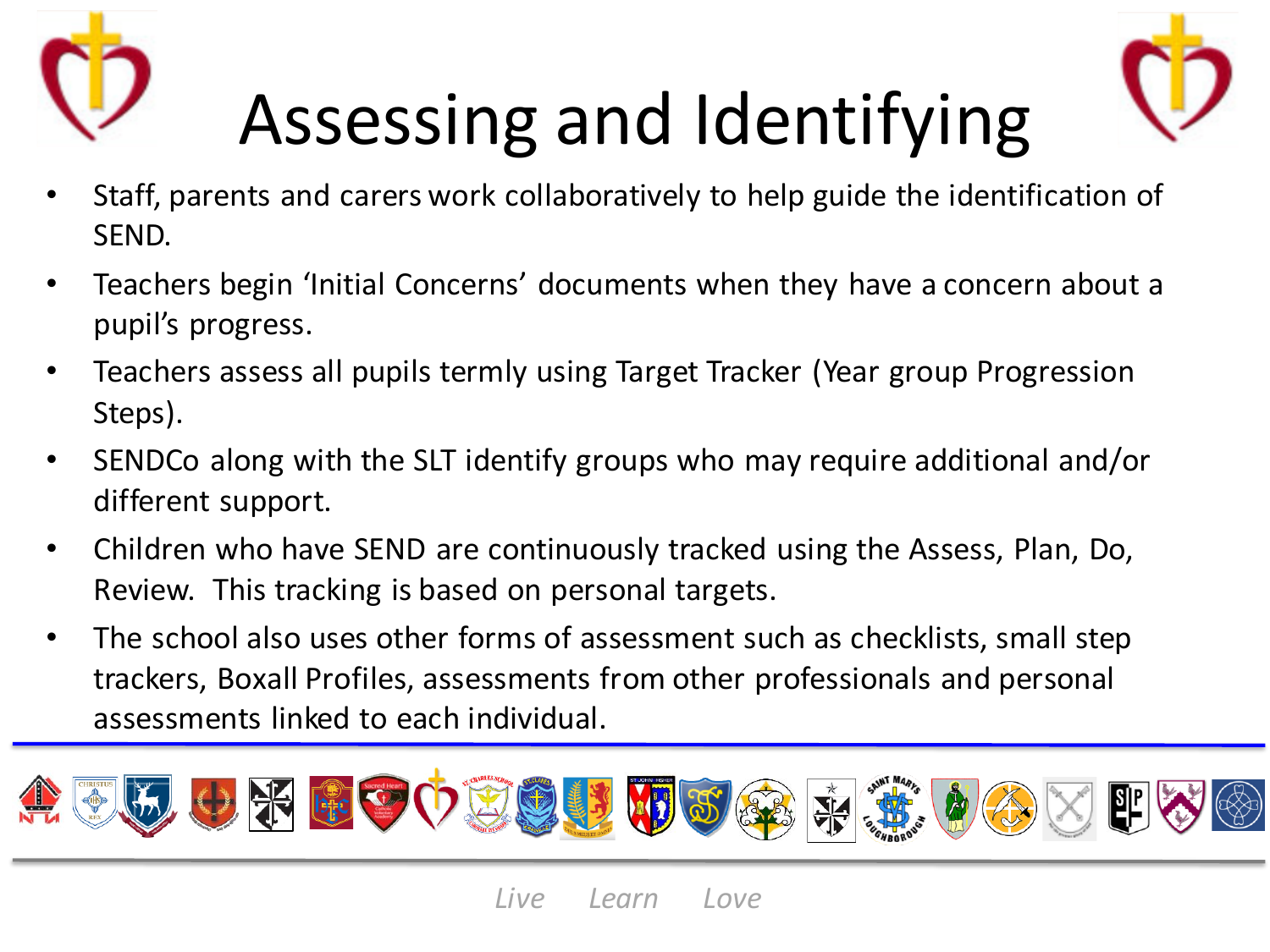

### Partnership - Other Professionals



- The SENDCo works closely with a variety of professionals.
- Such as, Speech and Language Therapist, Educational Psychologists and Specialist Teaching services (Hearing, Vision and Autism)
- The school will regularly communicate with health professionals including the schools nurse, GPs, occupational therapists and community paediatricians

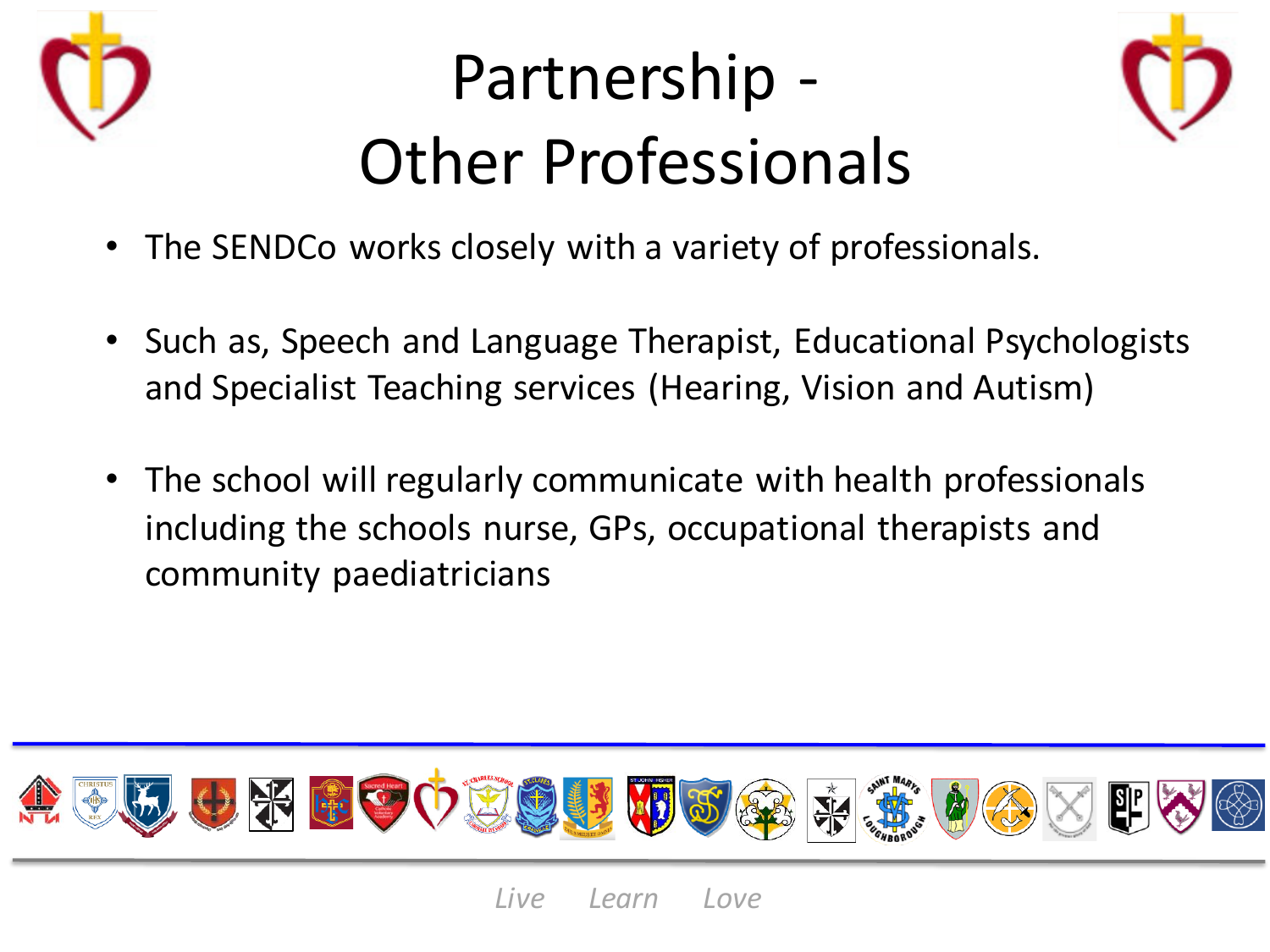

### Partnership – Communication



- Each class teacher has an open door policy and is happy to communicate with parents on a regular basis.
- The school also has a messaging service (Class Dojo) that can be used for communications.
- In many circumstances, SEND pupils have communication books.
- Teachers will attempt to meet SEND parents 3 times a year to share and discuss targets and next steps forward for pupils.
- The SENDCo freely distributes his email address to SEND parents to ensure they always have a line of communication.

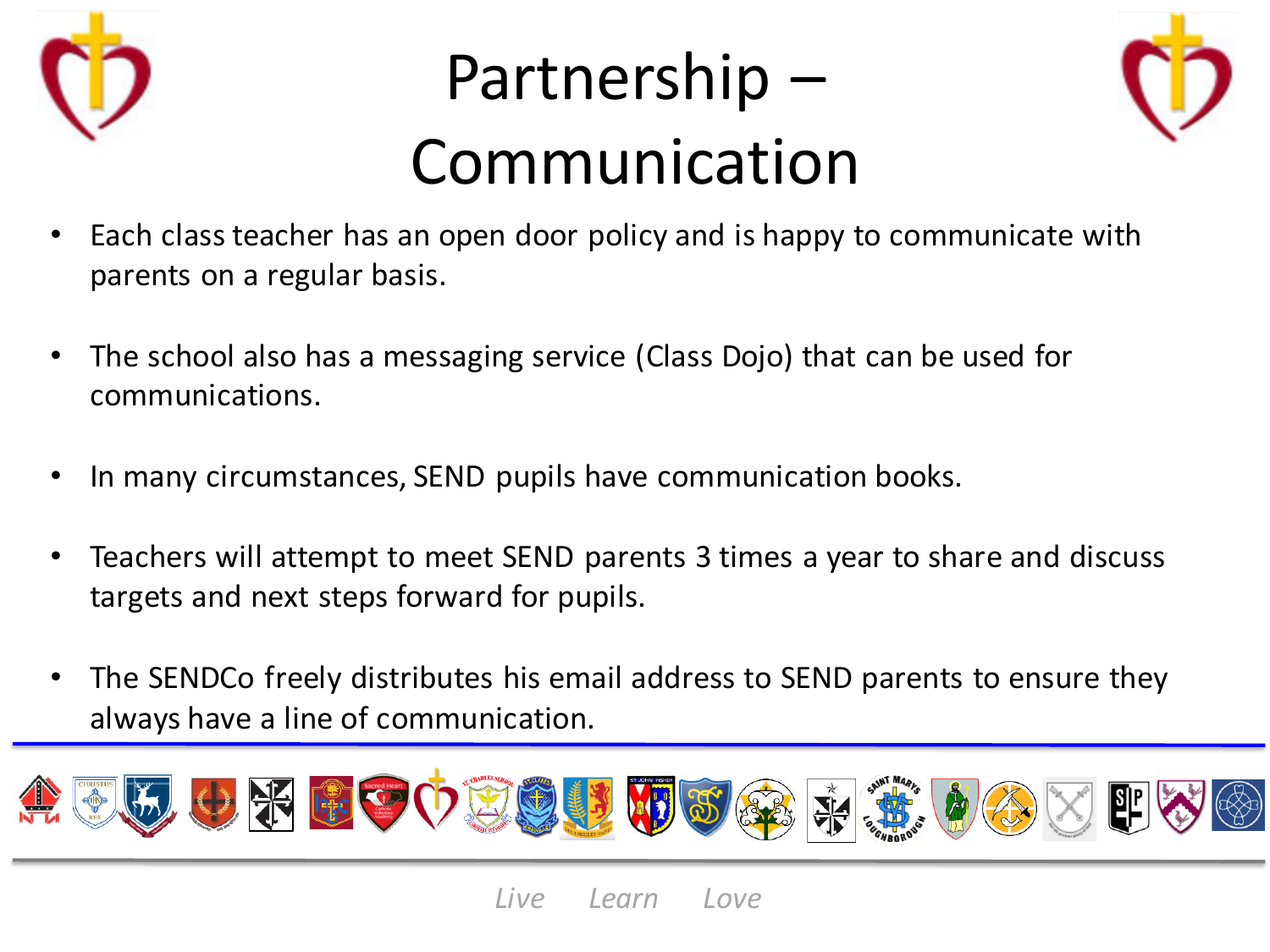

### Partnership – Pupils & Parents



| <b>Individual</b><br>$\dot{\mathbb{D}}$   | Name:            |                      | SEND: Y/N     | Pupil Premium: Y/N |                           | Term: Autumn/Spring/Summer              |  |
|-------------------------------------------|------------------|----------------------|---------------|--------------------|---------------------------|-----------------------------------------|--|
| <b>Education Plan</b>                     | D.O.B:<br>Class: |                      | Area of need: |                    |                           | EHCP: Y/N/TBC                           |  |
| <b>My Aspirations</b>                     |                  | I am good at         |               |                    | What I find difficult is: |                                         |  |
| <b>Pupil voice:</b>                       |                  | <b>Pupil voice:</b>  |               |                    | <b>Pupil voice:</b>       |                                         |  |
| <b>Parent voice:</b>                      |                  | <b>Parent voice:</b> |               |                    | <b>Parent voice:</b>      |                                         |  |
| Children that I work well with<br>are:    |                  |                      |               |                    | Do this<br>$\bullet$      | How to support me<br>Don't do this<br>٠ |  |
|                                           |                  |                      | Photo         |                    |                           |                                         |  |
| The resources/aids that help me most are: |                  |                      |               |                    |                           |                                         |  |

- Children and families are at the heart of everything we do.
- Pupil Passports have been created to ascertain the views of family members and pupils.
- It is proven that with a shared focus and collaboration between home and school then children will make greater progress.

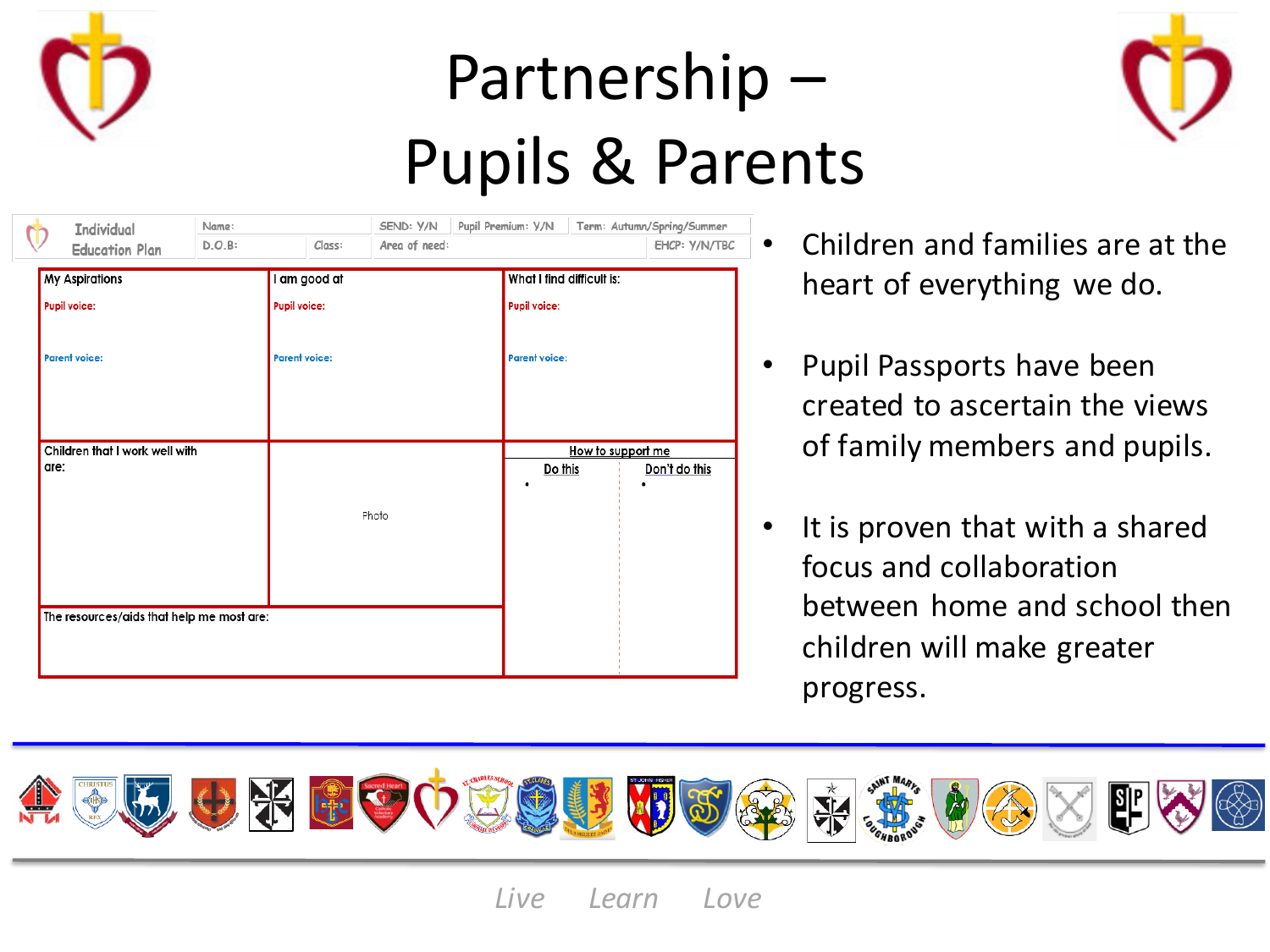

### Individual Support Plans 1



#### Autumn 1 & 2 Target Sheet (2021/22)

| <b>Starting Points</b><br><b>Baseline</b><br>Date |                                      | <b>SMART Target</b>               | Implementation / Provision         | <b>End Point</b>                                                  | Impact / Review |
|---------------------------------------------------|--------------------------------------|-----------------------------------|------------------------------------|-------------------------------------------------------------------|-----------------|
|                                                   |                                      | (6 to 8 weeks)                    | (Who? What? When? Time/Frequency?) | <b>Baseline</b><br>Date<br><b>Revisited</b>                       |                 |
|                                                   |                                      |                                   |                                    |                                                                   |                 |
|                                                   | Where they<br>are before<br>Support. | A child's<br>personal<br>Targets. | What support<br>will look like.    | The progress of the<br>child and where they<br>are after support. |                 |
| Agreed<br><u>bу</u>                               | Parents/Carers:                      |                                   | Teacher:                           | Inclusion Team / SLT:                                             |                 |



*Live Learn Love*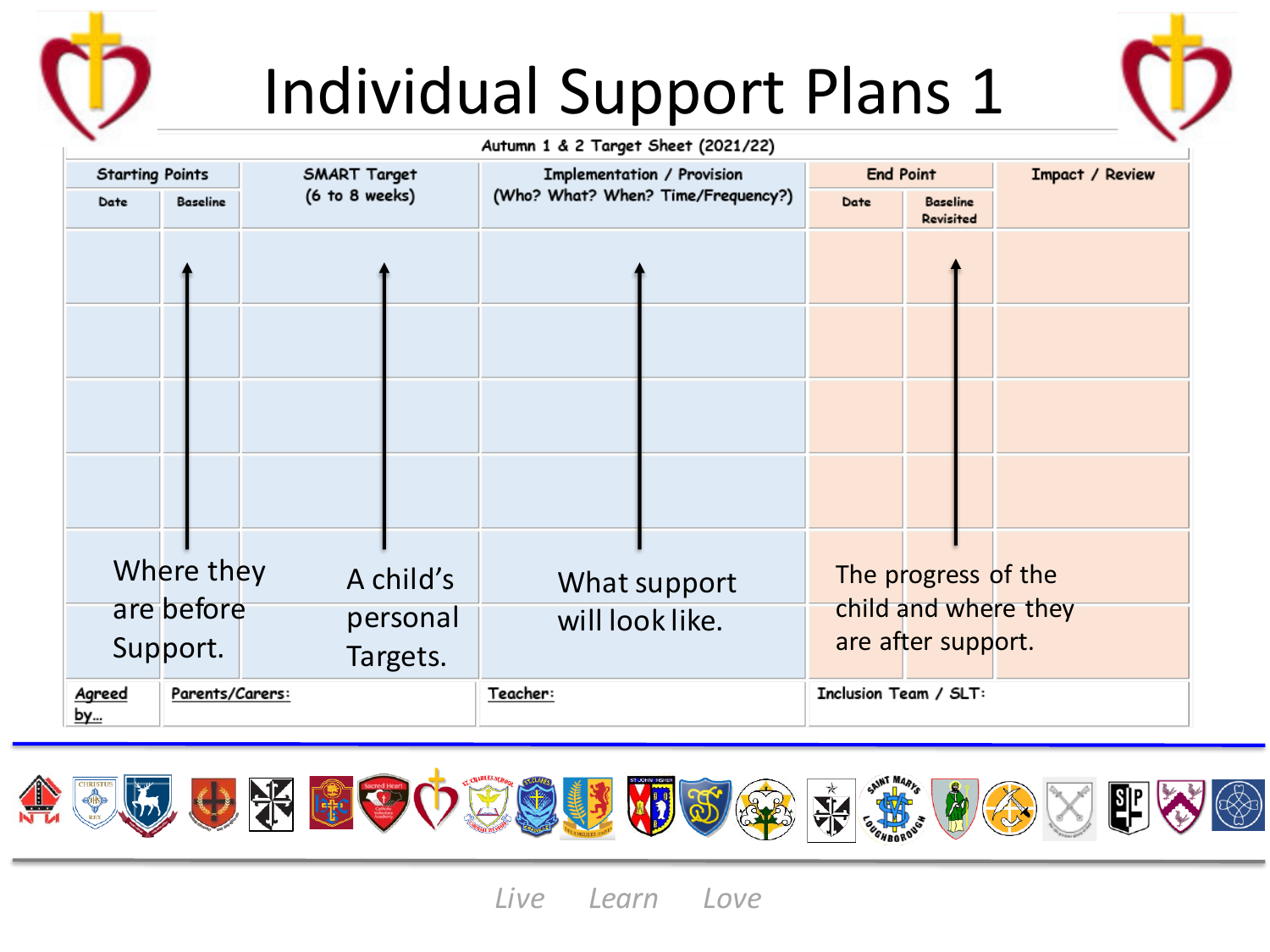



## Iindividual Education Plans 2

### **We…**

**Assess** continuously and every 6 to 12 weeks,

**Plan** next steps in collaboration with SENDCo, teachers, parents and pupils.

**Do** and implement agreed intervention and/or support

**Review** continuously and at the end of the 6 to 12 week cycle to inform progress and impact.

**Repeat**the process again and improve/change practice, if applicable.

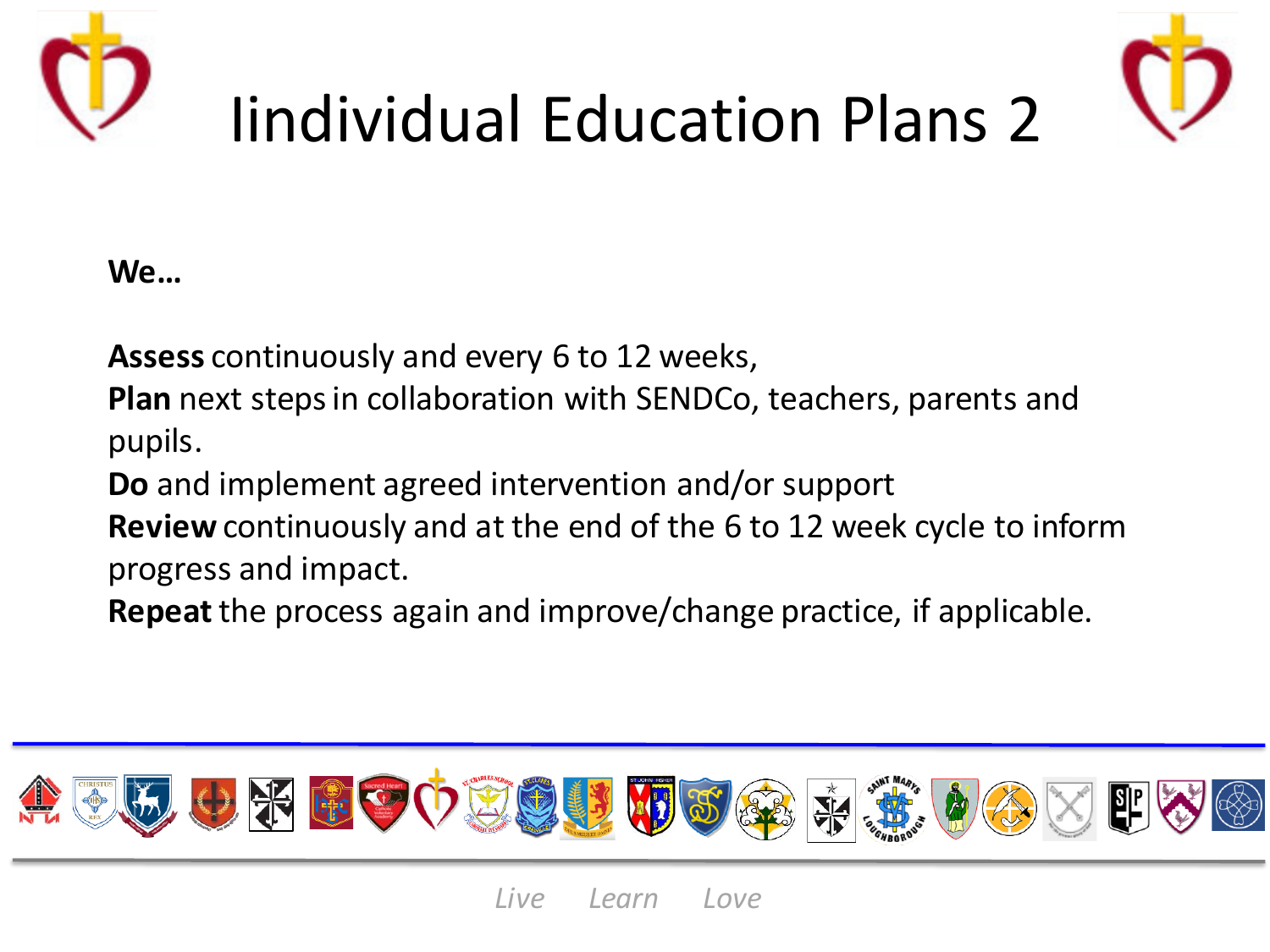



### Provisions and Interventions

Provision across the school varies from:

- One to one support
- Small group support
- Pre-teaching (intervention before whole class teaching)
- Overlearning (teaching concepts over and over again)
- Post-teaching (intervention after whole class teaching)
- Immediate teaching/intervention/support (on the spot) during lessons
- Precision Teaching (personalised teaching programmes based on gaps in learning)
- ELSA Support (Emotional Literacy Support)
- Speech and Language Therapy.

The majority of interventions and/or provisions are evidence in pupil's SEND Target Books

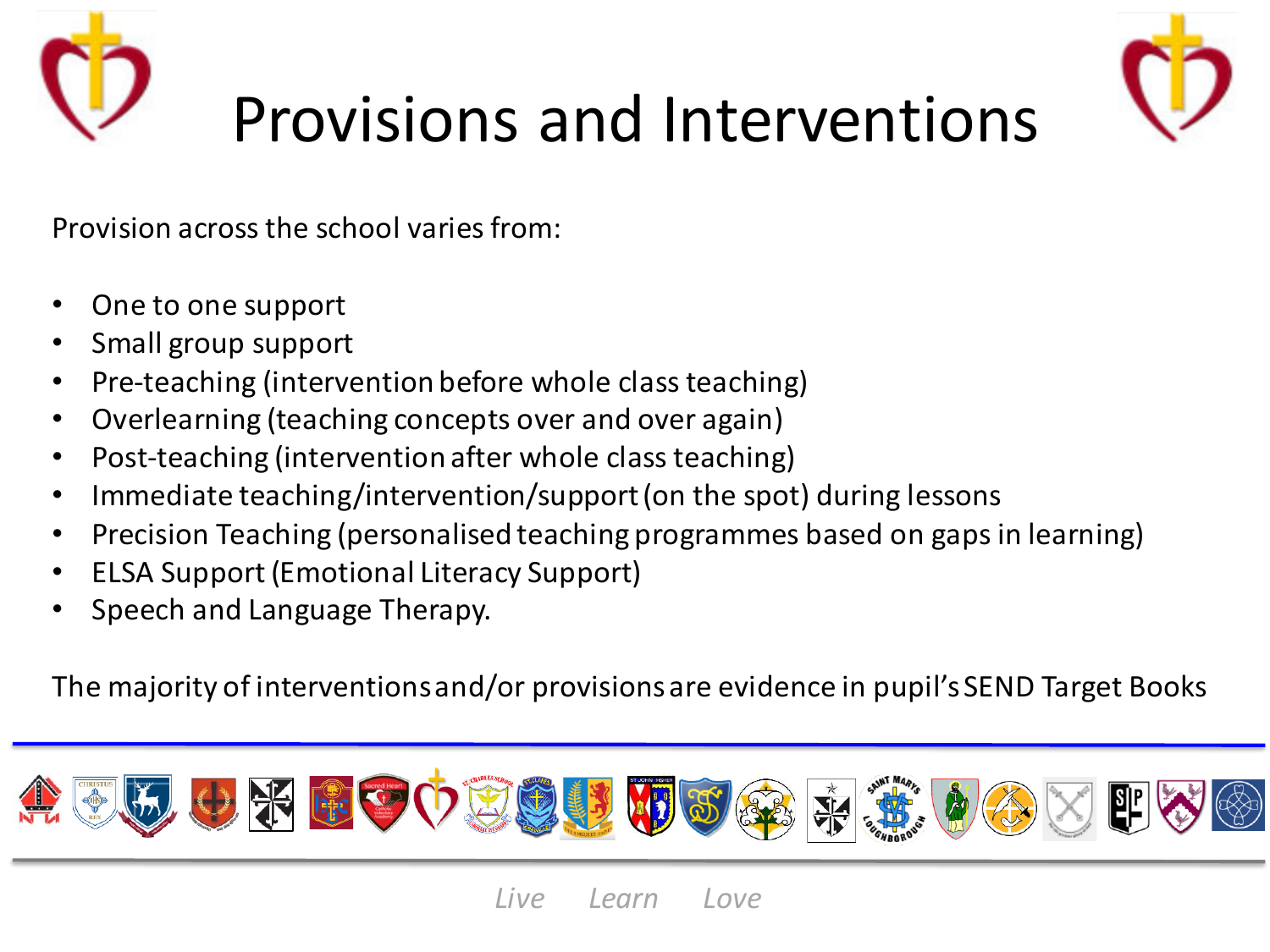



### Education, Health and Care Plans

- An EHCP is a legal plan which grants the pupil and family additional funding to help support their learning in school. Usually, the funding is given to schools to use and implement in the best way to support the individual.
- In order to obtain an EHCP, a school must demonstrate support for a pupil at or around £6000. Also, a pupil must meet certain criteria, this can be discussed with the school SENDCo in more detail,
- You can find more information about EHCPs from the school SENDCo or the Local Authority website....<u>[www.leics.gov.uk/local\\_offer](http://www.leics.gov.uk/local_offer)</u>
- The school currently has 2 children with EHCPs
- The SENDCo is experienced in identifying pupils who may require an EHCP.

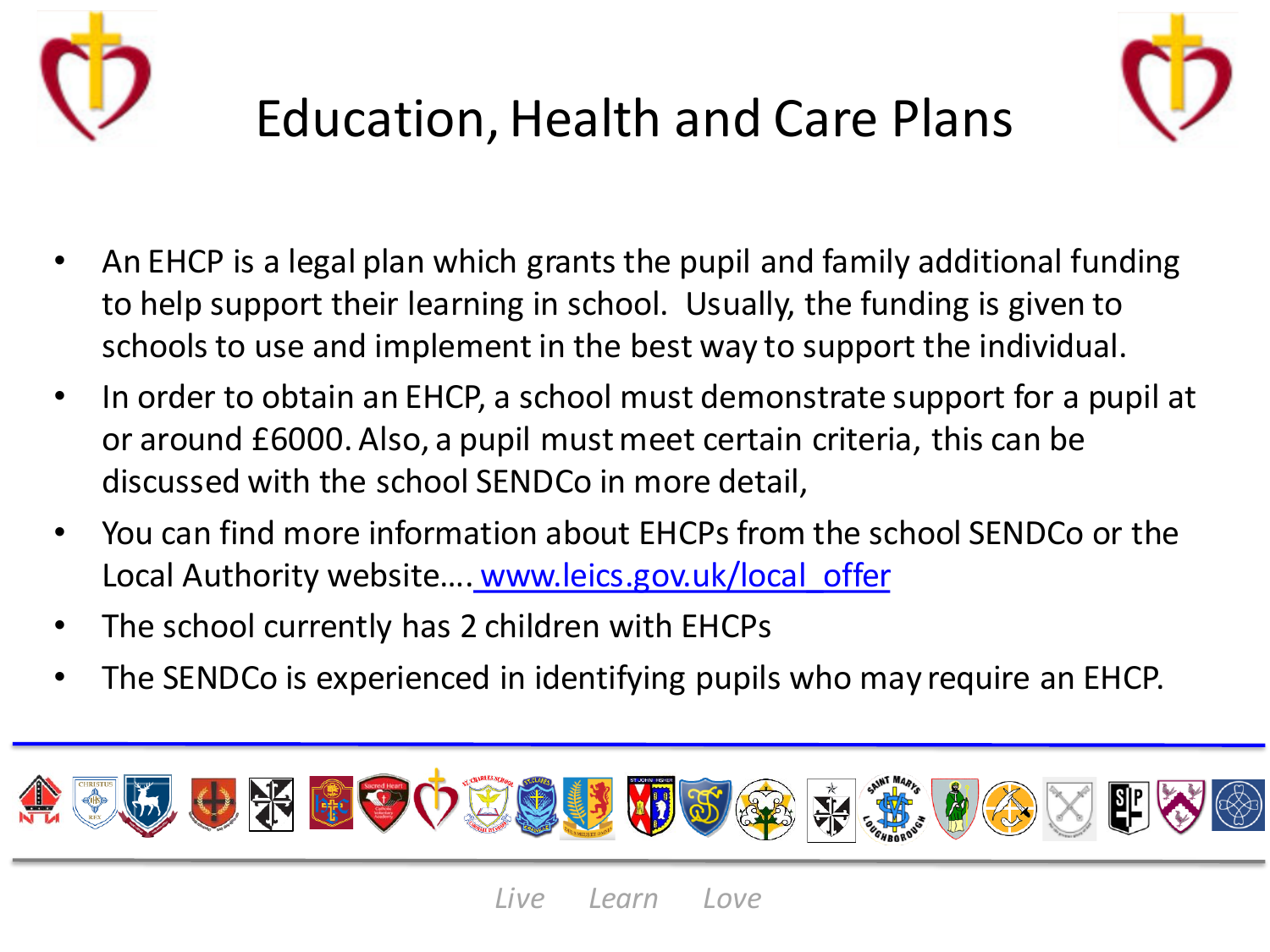

### Emotional Literacy Support Assistant (ELSA)



At Sacred Heart we recognise that there will always be children facing life challenges that detract from their ability to engage with learning. As a result, some children will require greater support to increase their emotional literacy than others. We are pleased to offer the ELSA Program at Sacred Heart, an initiative developed and supported by Educational Psychologists. For more information, speak to the SENDCo or ELSA.

The ELSA at Sacred Heart is Mrs Genco-Billington

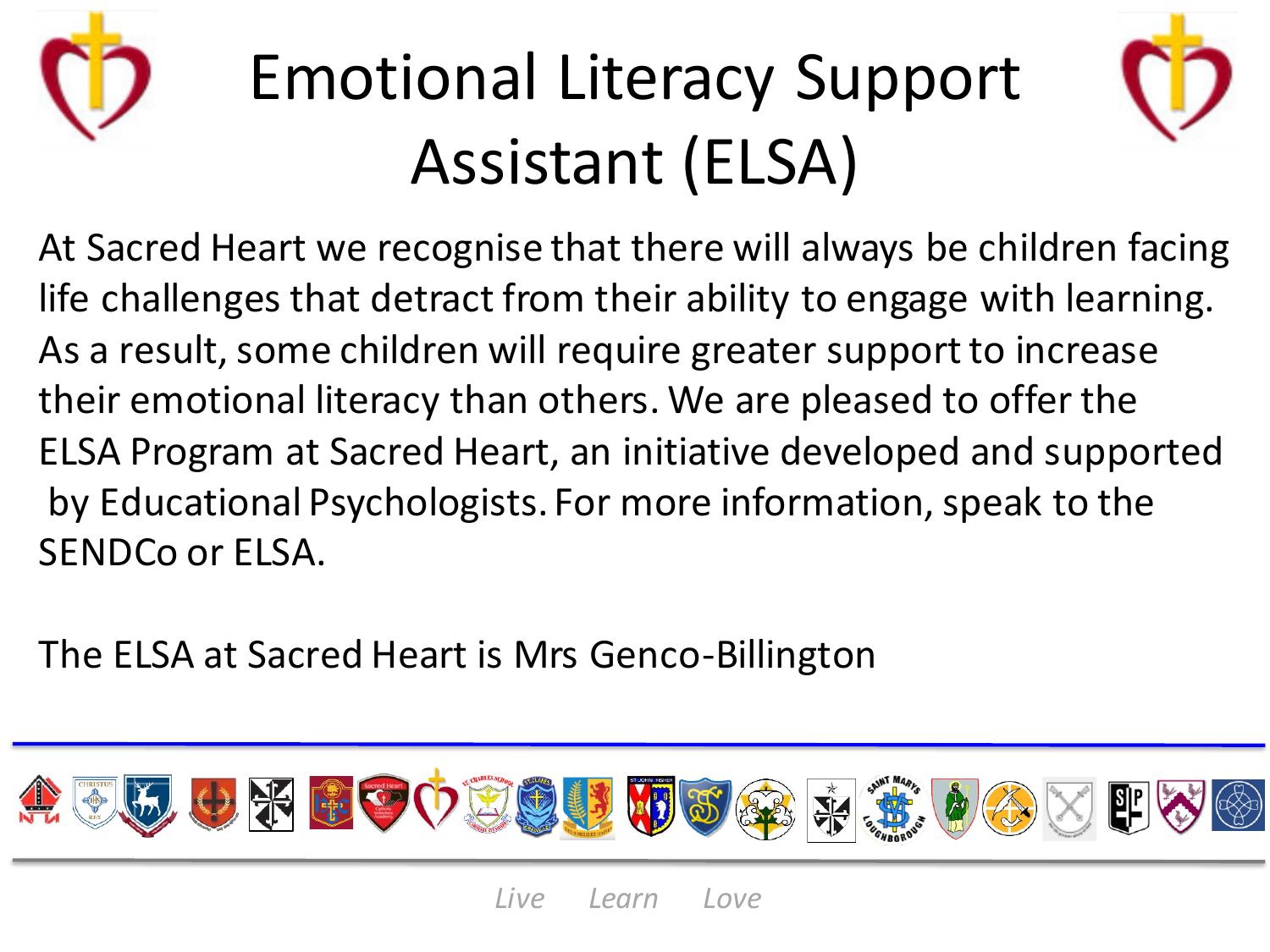

### SEND & the Curriculum



- We recognise that children identified with SEND have strengths in a variety of subjects.
- It is our intent to ensure that barriers to learning are removed to ensure our SEND children succeed in the wider curriculum.
- Our curriculum is creative, imaginative and meets the needs of all pupils. Giving them transferable knowledge and skills for the next stage in their education and for future life.

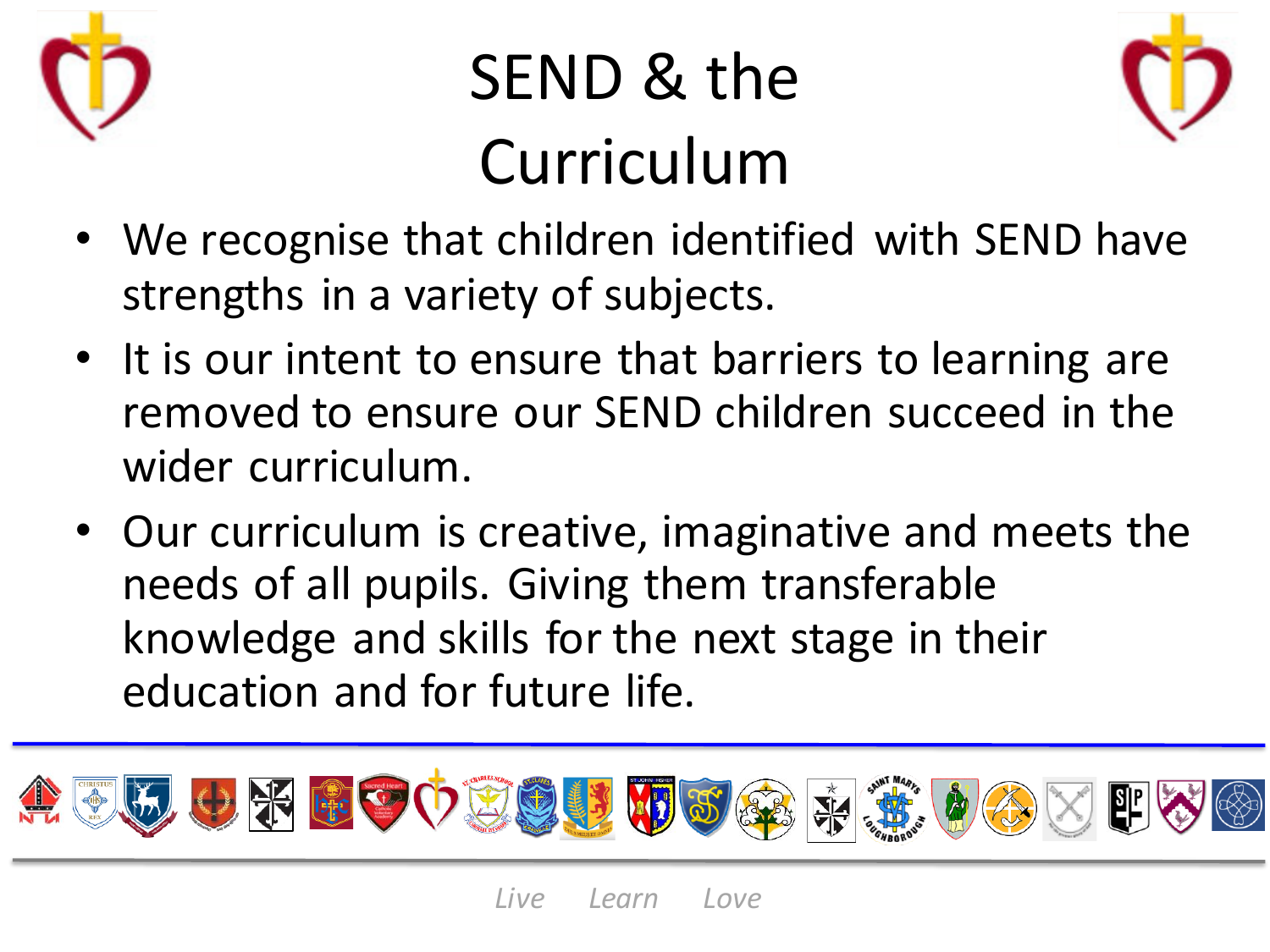



## Training and Expertise

- The SENDCo has the National SENCO Award.
- We aim to keep all school staff up to date with relevant training and developments in relation to the needs of pupils with SEN.
- The SENDCO attends relevant SEN courses, SENDCo Network meetings (locally and within the MAT) and facilitates/signposts relevant SEN focused external training opportunities for all staff.
- Staff members responsible for the support of our SEN pupils have a developing subject knowledge provided by Class teachers, SENDCo or external agencies in the formal of training and/or good practice modelling.

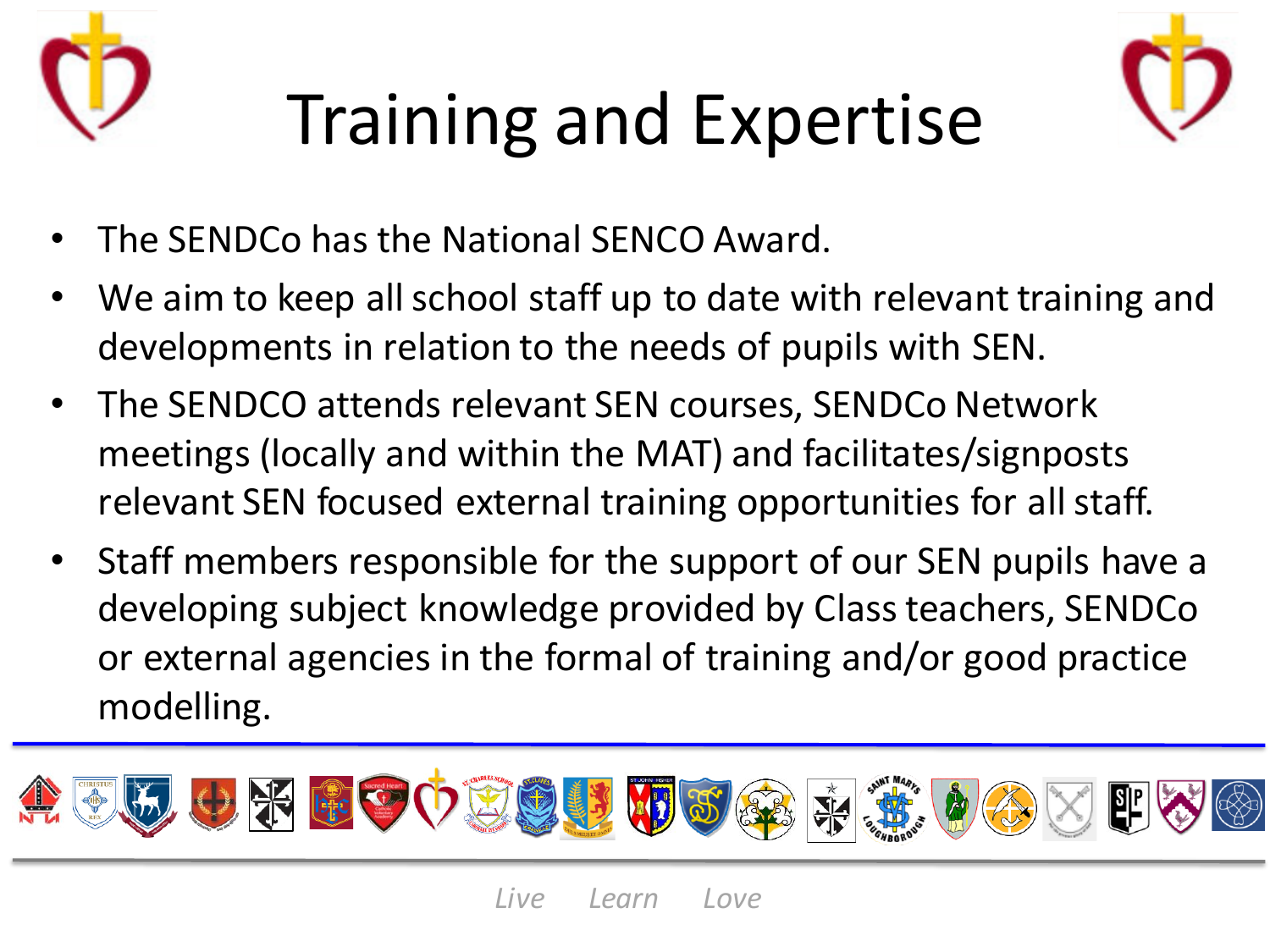



- Sensory cushions.
- Dyslexia friendly resources
- Visual Aids
- Pencil grips and specially designed pencils and pens (Stabilo easi-grips)
- Sand timers.
- ICT Laptops, iPads.
- Fine/Gross motor skills activities (sorting and threading, etc).
- A variety of paper resources.

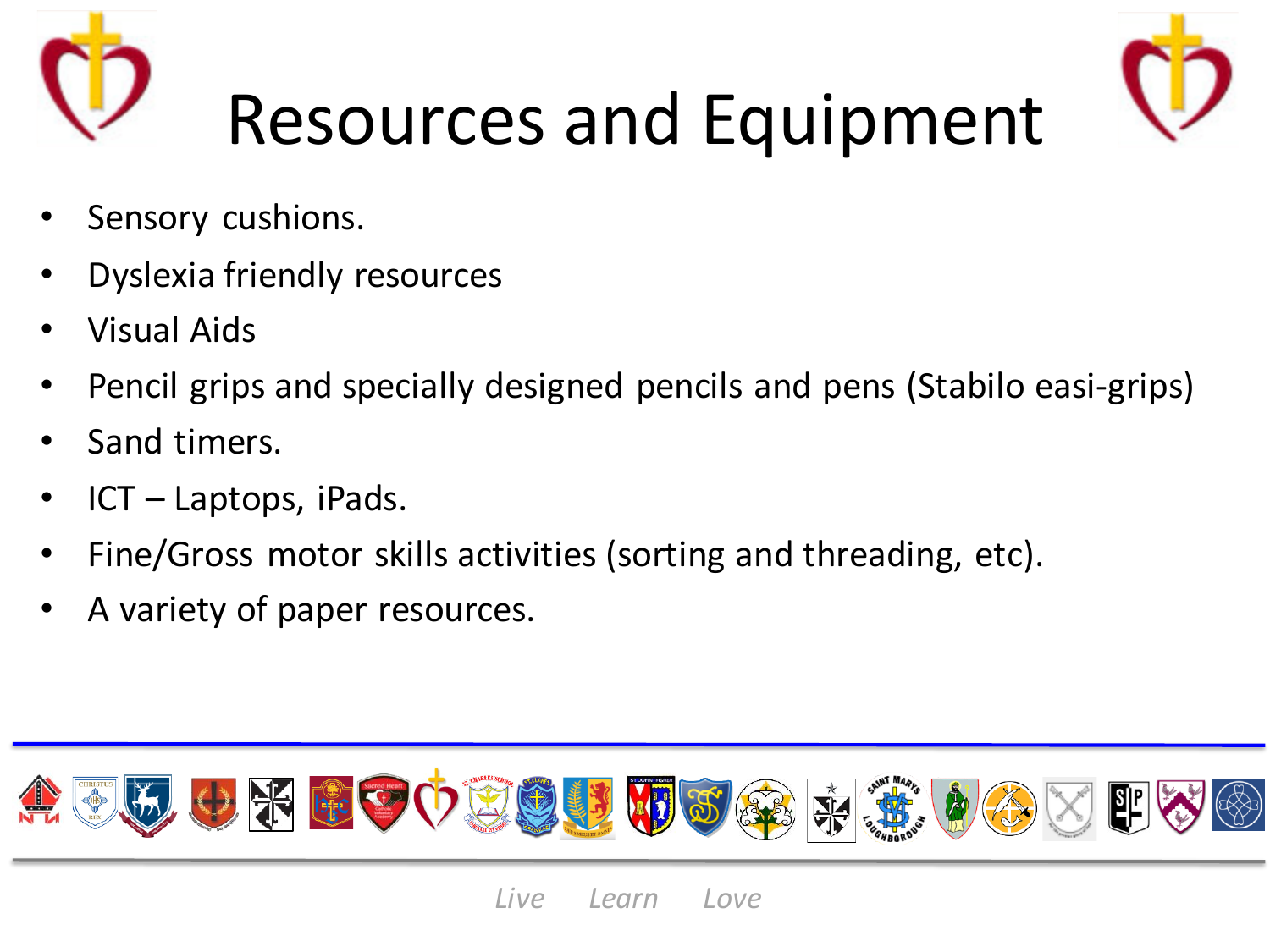

### Behaviour



- We have high expectations of all pupils' behaviours at Sacred Heart including those identified with SEND.
- We strive to build on positive feedback with a view to promote positive behaviours.
- Reasonable adjustments are made when considering SEND pupil's behaviours.
- Behaviour is a form of communication and also a potential indicator of undiagnosed special educational needs. The school strives to ensure that behaviours are not repeated and will use their best endeavours to find solutions to any difficulties a pupil may be having.
- More information regarding exclusions can be found in the Schools Behaviour and Discipline Policy as well as the Acceptable Behaviour Policy.

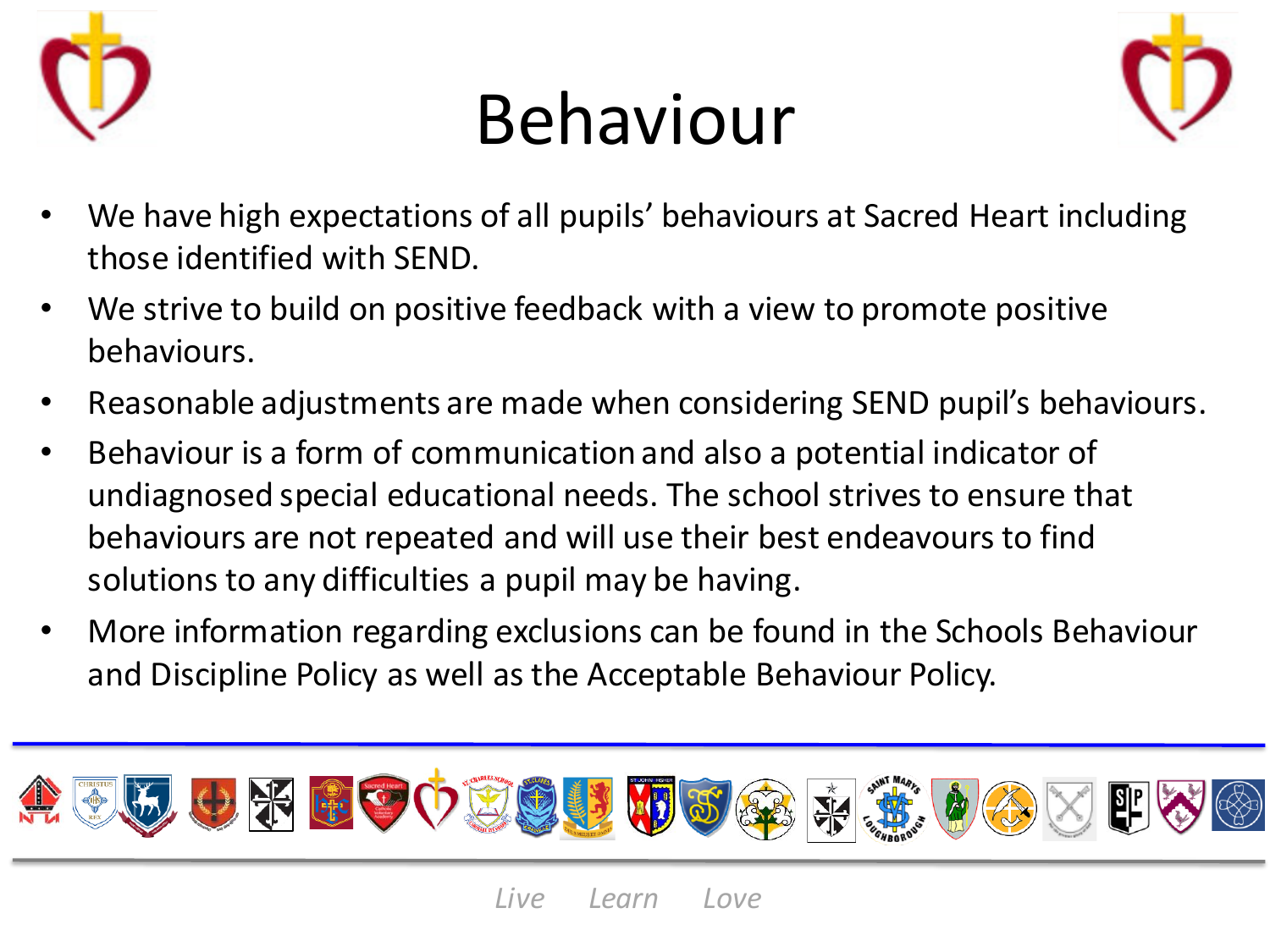

### Transition



- One of the benefits of being a close, family orientated school is that children know the majority of staff. Despite this, we still endeavour to ensure class teachers meet to discuss SEND pupils and that children have an opportunity to be taught by their new class teacher.
- Also, it is the little things that help children with SEND settle into a new class. E.g. where their new peg will be and where they will sit can all be agreed before the child steps foot into their new class.
- The SENDCo will endeavour to meet with your child's secondary school SENDCo to ensure they fully understand your child's needs.
- Additional transitioning is arranged as well as normal transition days for Secondary.
- If your child is due to transfer to a specialist provision, we will often facilitate transitioning by inviting your chosen secondary school to your child's Annual Review (EHCP only).

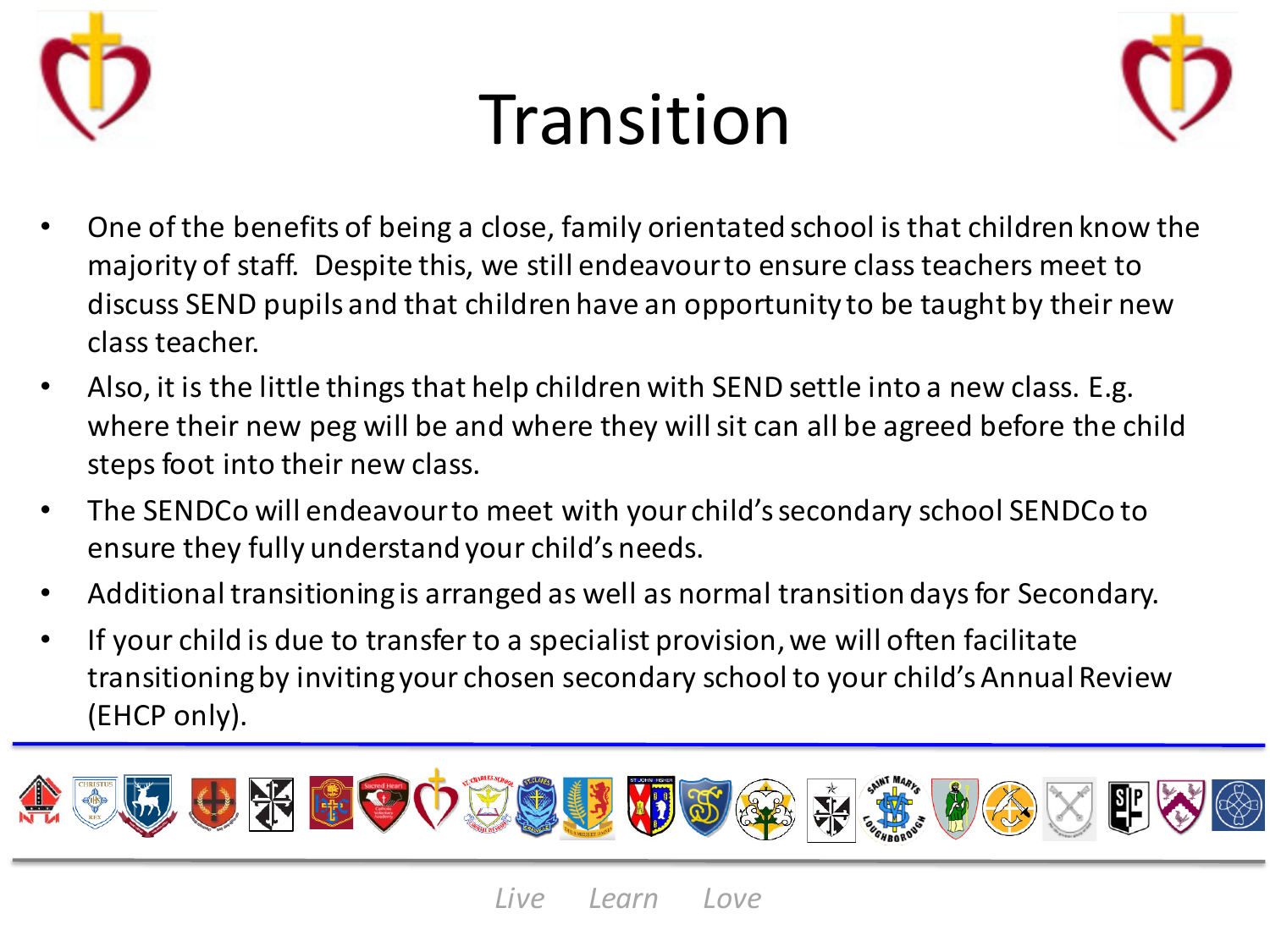





- We recommend you speak with your child's class teacher or the SENDCo at the earliest point if you have any concerns.
- You can find out more in the complaints procedures on the school's website.

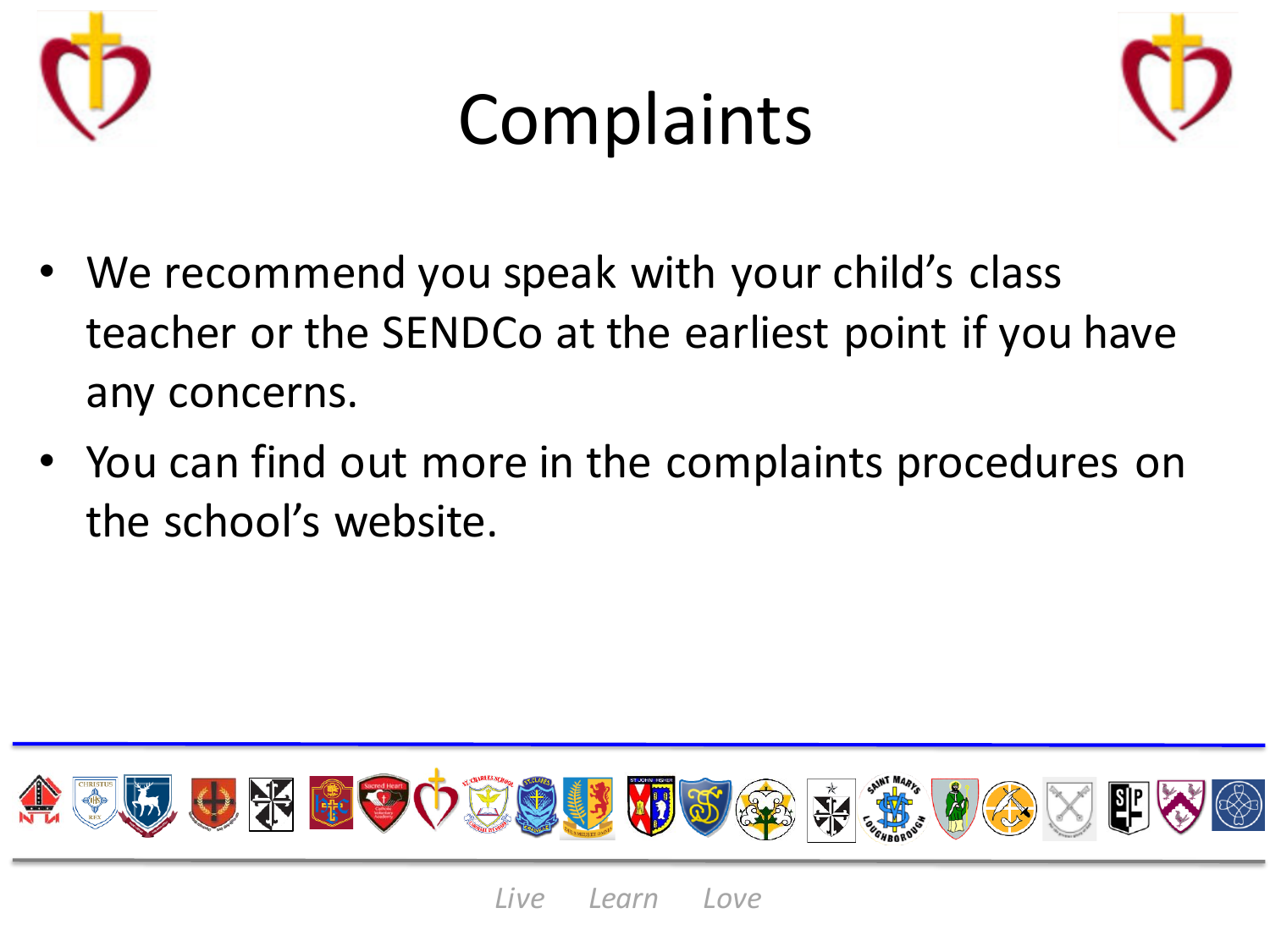





The **SEND Governor** is the Governing Body's champion for Learners with **SEND** and those with inclusion needs. He or she will support and challenge the school to ensure that no Learner is treated less favourably, denied opportunity or left behind because they have additional needs. The SEND governor for Sacred Heart is Frank Fay.

The SEND governor and SENDCo work closely together and meet approximately once every term.

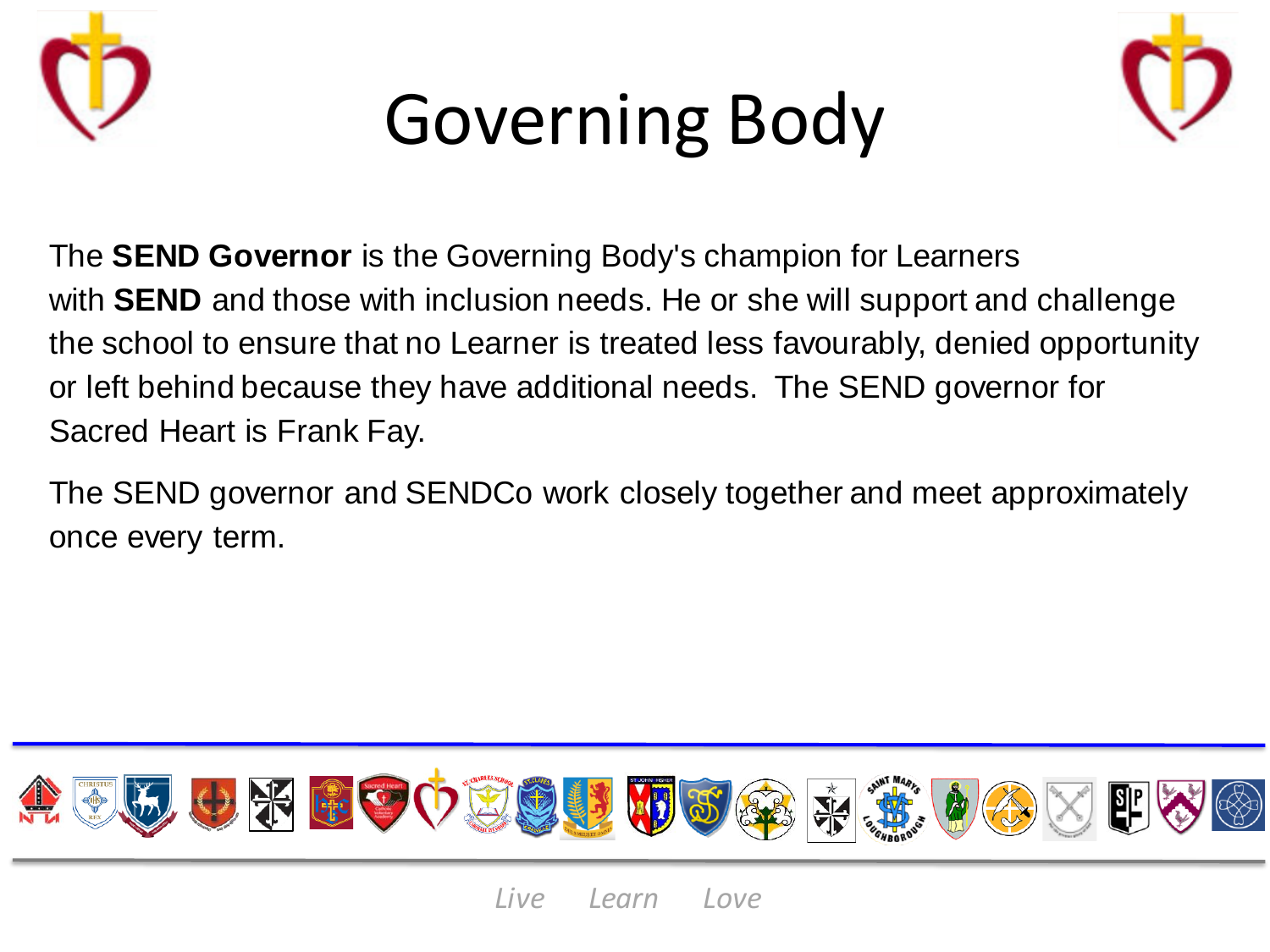

### Support Services



- Specialist Teaching Services Telephone: 0116 305940
- Autism Support Service Telephone: 0116 305940
- Hearing Support Service Telephone: 0116 305940
- Learning Support Service Telephone: 0116 305940
- Vision Support Service Telephone: 0116 305940
- Psychology Service Telephone: 0116 305510
- The Parent Partnership Service Telephone: 0116 305614
- SENA 0116 305660
- SEDIASS 0116 305 5614
- Website details of LA local offer: www.leics.gov.uk/local offer